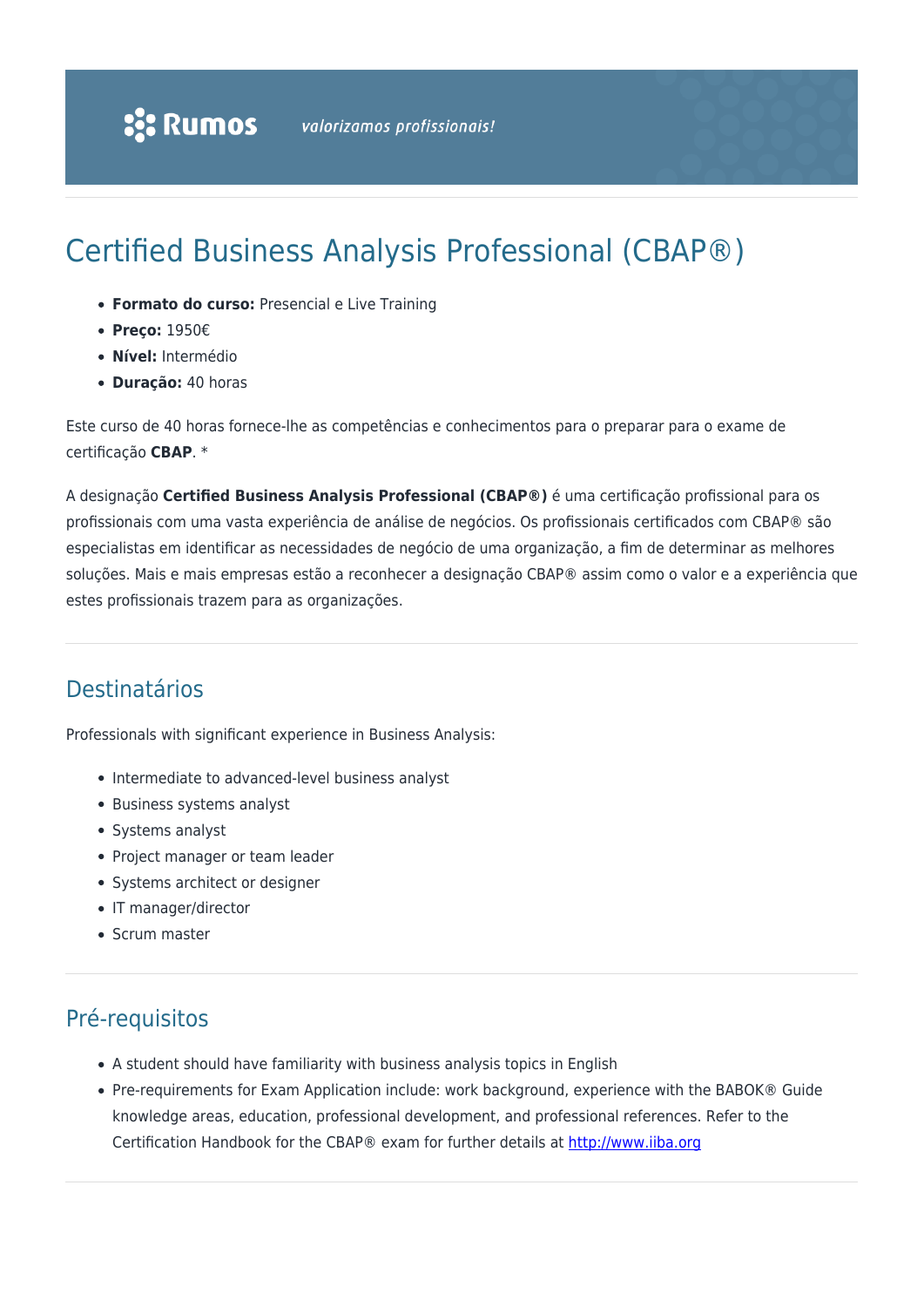## **Objectivos**

After completion, students should be able to:

- Identify and navigate the key concepts of A Guide to the Business Analysis Body of Knowledge (BABOK Guide)
- Optimize the application processes by aligning your BA experience to the BABOK Guide
- Solidify your knowledge through practice questions and drills
- Taking daily practice exams and cross-referencing answers
- Building study references to assist in learning key concepts
- Completing summaries for major elements of the six BABOK Guideknowledge areas
- Reviewing relevant BA and project management principles

### Programa

#### **About IIBA® and Certifications**

- Types of Business Analysis Certification
- About the Exams
- Overview of the BABOK Guide

#### **Business Analysis Key Concepts**

- Key Terms
- Business Analysis Stakeholders
- Plan-Driven and Change-Driven Approaches
- Requirements
- Tasks/Techniques Reference Sheet
- Business Analysis Terms Reference Sheet

#### **Enterprise Analysis**

- Define Business Need
	- Benchmarking
	- Functional Decomposition
	- Root Cause Analysis
- Assess Capability gaps
	- Gap Analysis
	- SWOT Analysis
- Determine Solution Approach
- Define Solution Scope
	- o Scope Modeling
- Define Business Case
	- Decision Analysis
	- Metrics and key performance Indicators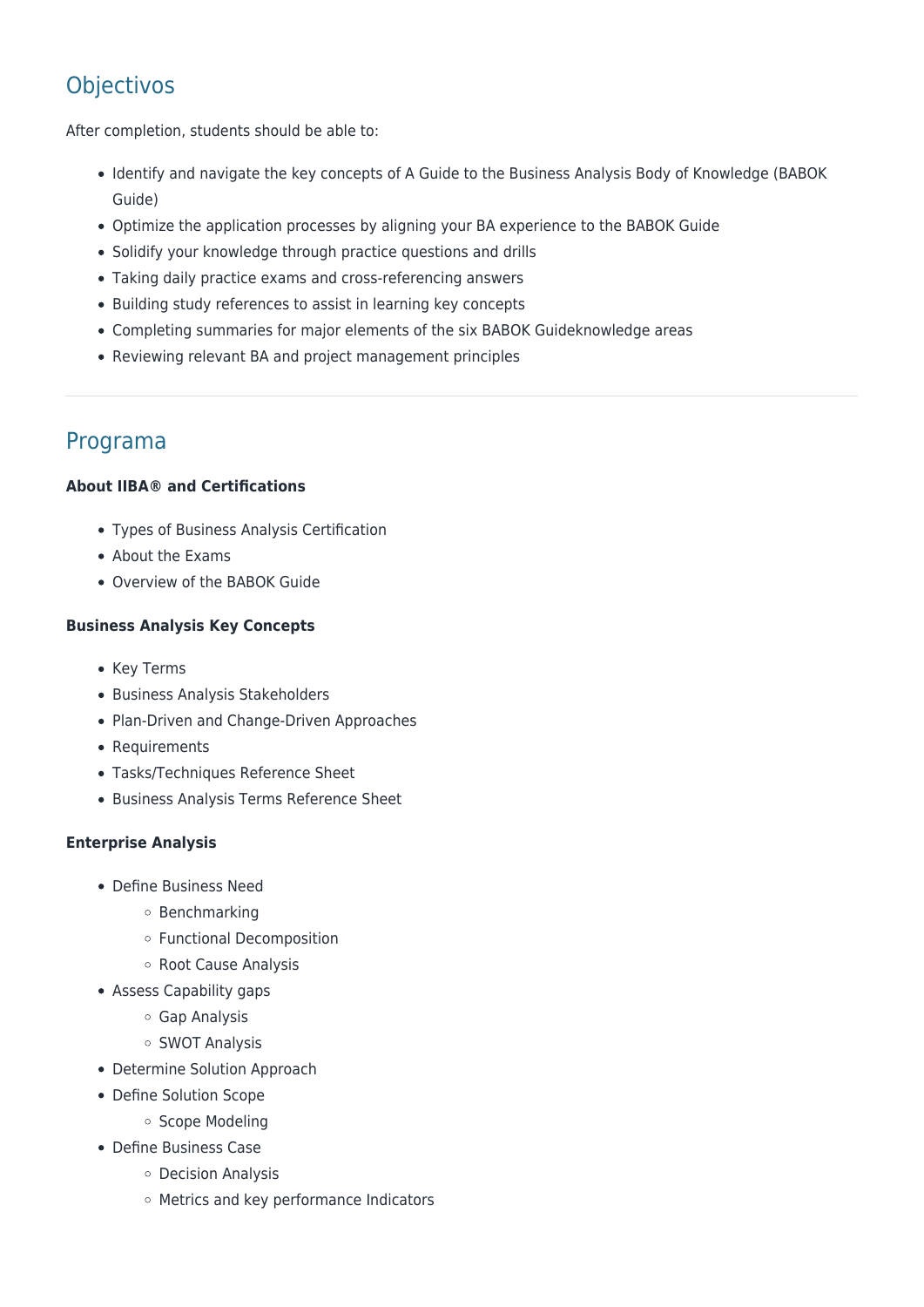#### Risk Analysis

• Practice Exam / Simulator Fast Track

#### **Elicitation**

- Prepare for Elicitation
- Conduct Elicitation Activity
	- o Note Taking
	- Active Listening
- Document Elicitation Results
- Confirm Elicitation Results
- Techniques of Elicitation
	- Brainstorming
	- Document Analysis
	- Focus Groups
	- o Interface Analysis
	- o Interviews
	- Observation
	- o Prototyping
	- Requirements Workshops
	- Survey/Questionnaire
- Practice Exam / Simulator

#### **Requirements Analysis**

- Prioritize Requirements
	- Timeboxing
- Organize Requirements
	- Organizing Around Modeling Concepts
	- Organizing by Requirements Type
	- o Organizing with Templates
- Specify and Model Requirements
	- o Business Rules Analysis
	- Data Dictionary and Glossary
	- Data Flow Diagrams
	- Data Modeling
	- o Non-functional Requirements Analysis
	- o Process Modeling
	- o Scenarios and Use Cases
	- o Sequence Diagrams
	- o State Diagrams
	- User Stories
- Define Assumptions and Constraints
- Verify Requirements
	- o Structured Walkthrough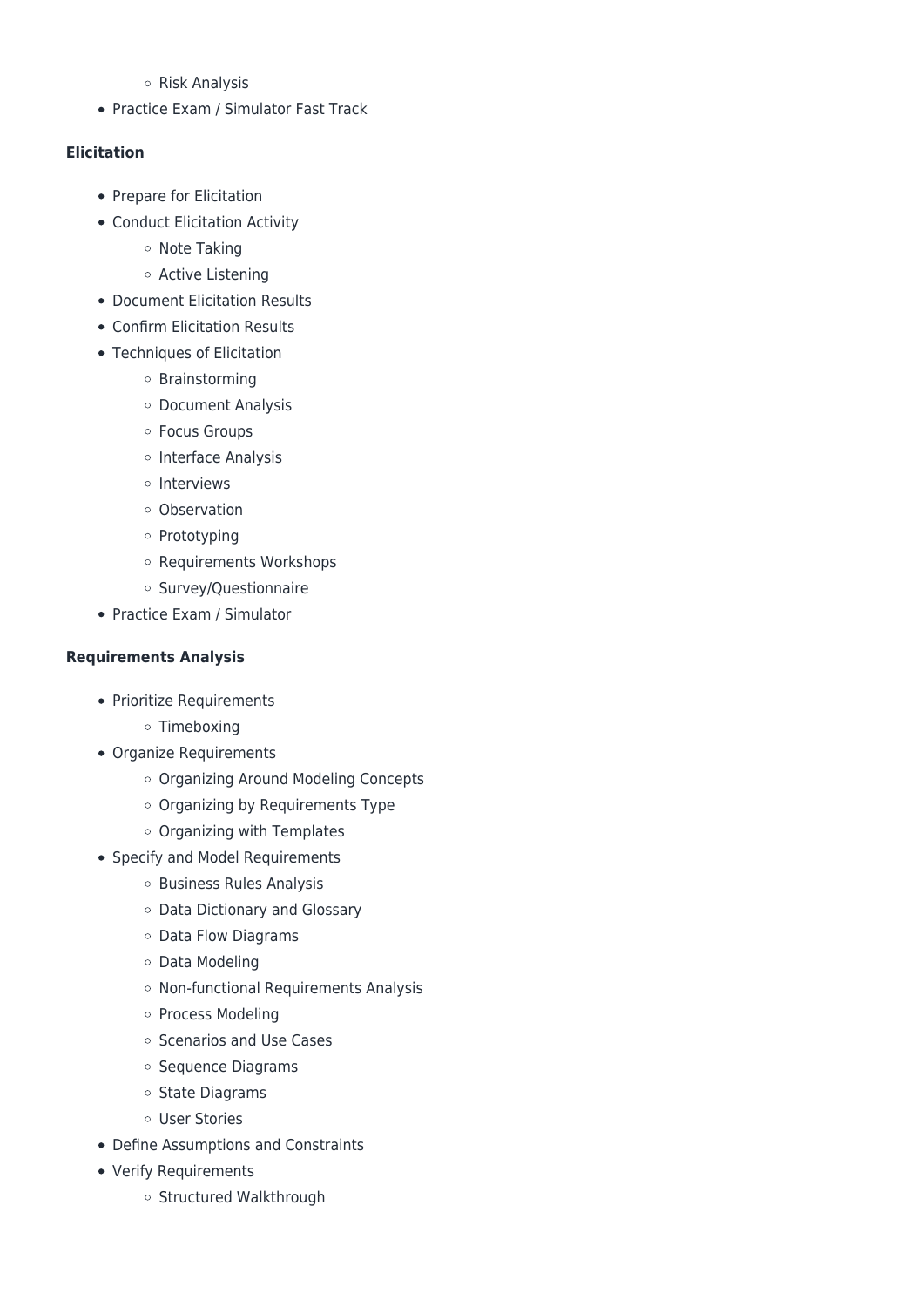- Validate Requirements
- Practice Exam / Simulator

#### **Requirements Management and Communication**

- anage Solution Scope and Requirements
	- o The Director of Requirements
	- o Problem Tracking
- Manage Requirements Traceability
- Maintain Requirements for Re-use
	- o Requirements Repository
- Prepare Requirements Package
	- Vendor Selection
- Communicate Requirements
- Practice Exam / Simulator

#### **Solution assessment and Validation**

- Assess Proposed Solution
	- Acceptance and Evaluation Criteria Definition
- Allocate Requirements
- Assess organizational Readiness
	- Organization Modeling
- Define Transition Requirements
- Validate Solution
	- o Problem Tracking
- Evaluate Solution Performance
- Practice Exam / Simulator

#### **Business Analysis Planning and Monitoring**

- Plan Business Analysis Approach
	- o Plan-driven and Change-Driven Approaches
	- o How Will Your Team Prioritize Requirements?
	- o How Will You Manage Requirements Changes?
- Conduct Stakeholder Analysis
	- o Sample Stakeholder List
- Plan Business Analysis Activities
	- o Sample Business Analysis Plan
	- Estimation
- Plan Business Analysis Communication
	- o Sample Business Analysis Communication Plan
- Plan Requirements Management Process
- Manage Business Analysis performance
	- Lessons Learned Process
- Practice Exam / Simulator